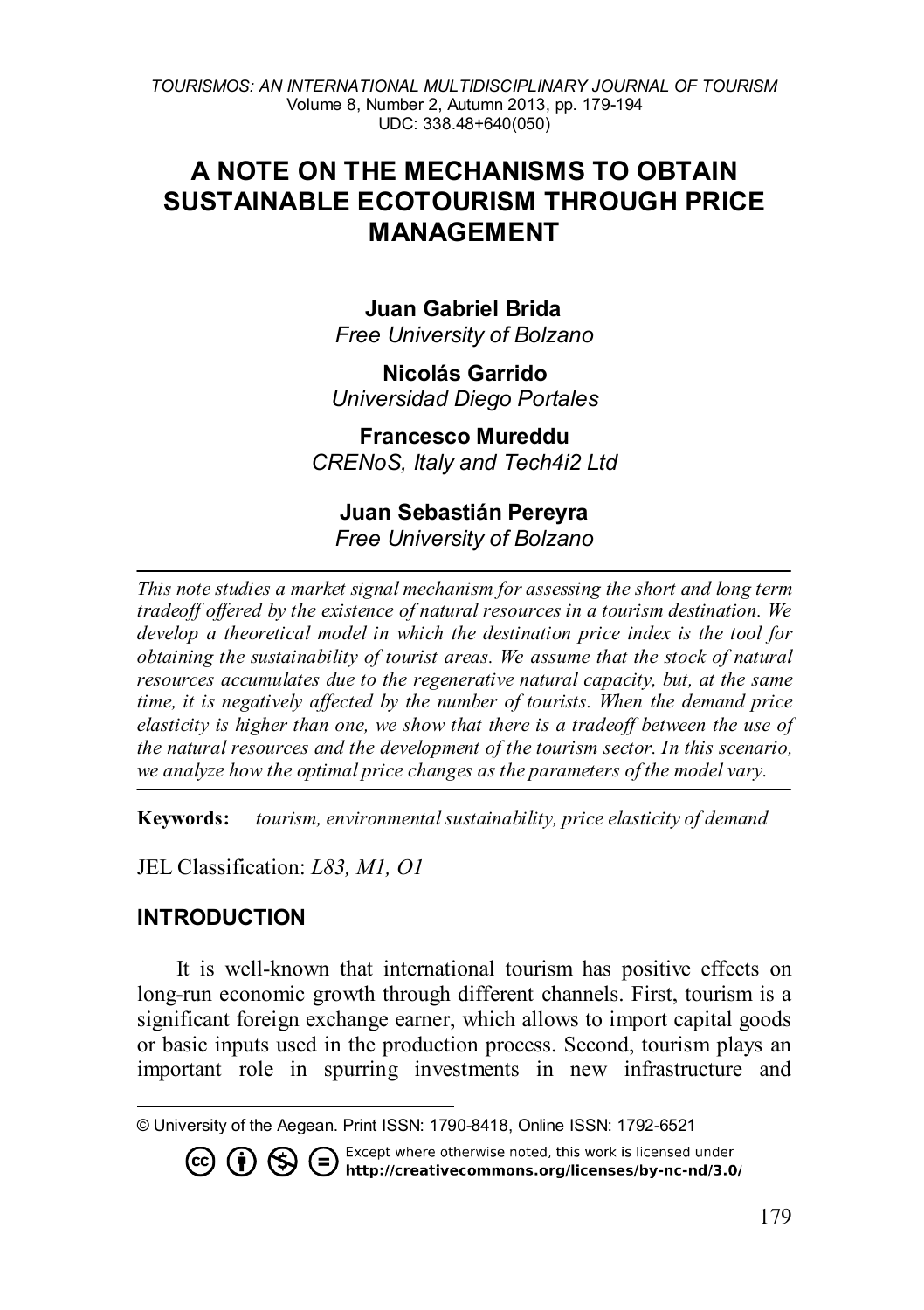competition between local firms and firms in other tourist countries. Third, tourism stimulates other economic industries by direct, indirect and induced effects. Fourth, tourism contributes to the generation of employment and to increase income. Fifth, tourism allows the exploitation of economies of scale in national firms (see Andriotis, 2002; Brida and Risso, 2010; Croes, 2006; Fagance, 1999; and Lin and Liu, 2000). Finally, tourism is an important factor of diffusion of technical knowledge, stimulation of research and development, and accumulation of human capital. The theory that considers tourism as a factor that causes long-run economic growth is known in the literature as the Tourism Led Growth Hypothesis. (see Balaguer and Cantavella-Jordá, 2002; Brida et al., 2008; Brida et al., 2009; Brida et al., 2010; Brida et al., 2010b; Shan and Wilson, 2001) Tourism is the leading source of foreign exchange in at least one of three developing countries that have made it a priority sector, and this holds especially for small islands (see Schubert et al., 2011). From the one hand, it is important to note that a portion of the foreign exchange generated by tourism is expatriated by Transnational Corporations, through transfer pricing. This is particularly true for small economies where most of tourism industry is not owned by residents. On the other hand, the role of environmental quality in the process of tourism development and economic growth must be considered, in particular for those countries that depend heavily on international tourism revenue and whose tourist sector is based on natural and environmental resources. As pointed by (Cerina, 2007), there is a twofold relationship between natural resources and tourism. The presence of natural attractions in a particular destination impacts positively the arrival of tourists, and at the same time, natural resources are negatively affected by intensive tourism.

As stated in Butler's classic article on the Tourist Area Cycle of Evolution (Butler, 1980) there is a tradeoff between the short and long term incentives to obtain a sustainable tourism sector for the economy. More precisely, Butler affirms that "While the maximum number of people visiting an area at any one time under such arrangements may be less than most present policies of maximum short-term development, more visitors could be catered for in the long term".<sup>1</sup> Although the author does not mention the list of instruments to manage the tradeoff, from the literature can be inferred that most of them are designed to keep tourists' arrivals within predetermined capacity limits, or to increase the capacity limits.

The economic performance of small open economies that depend heavily on international tourism revenues and whose tourism sector is mainly based on natural resources poses interesting interrogations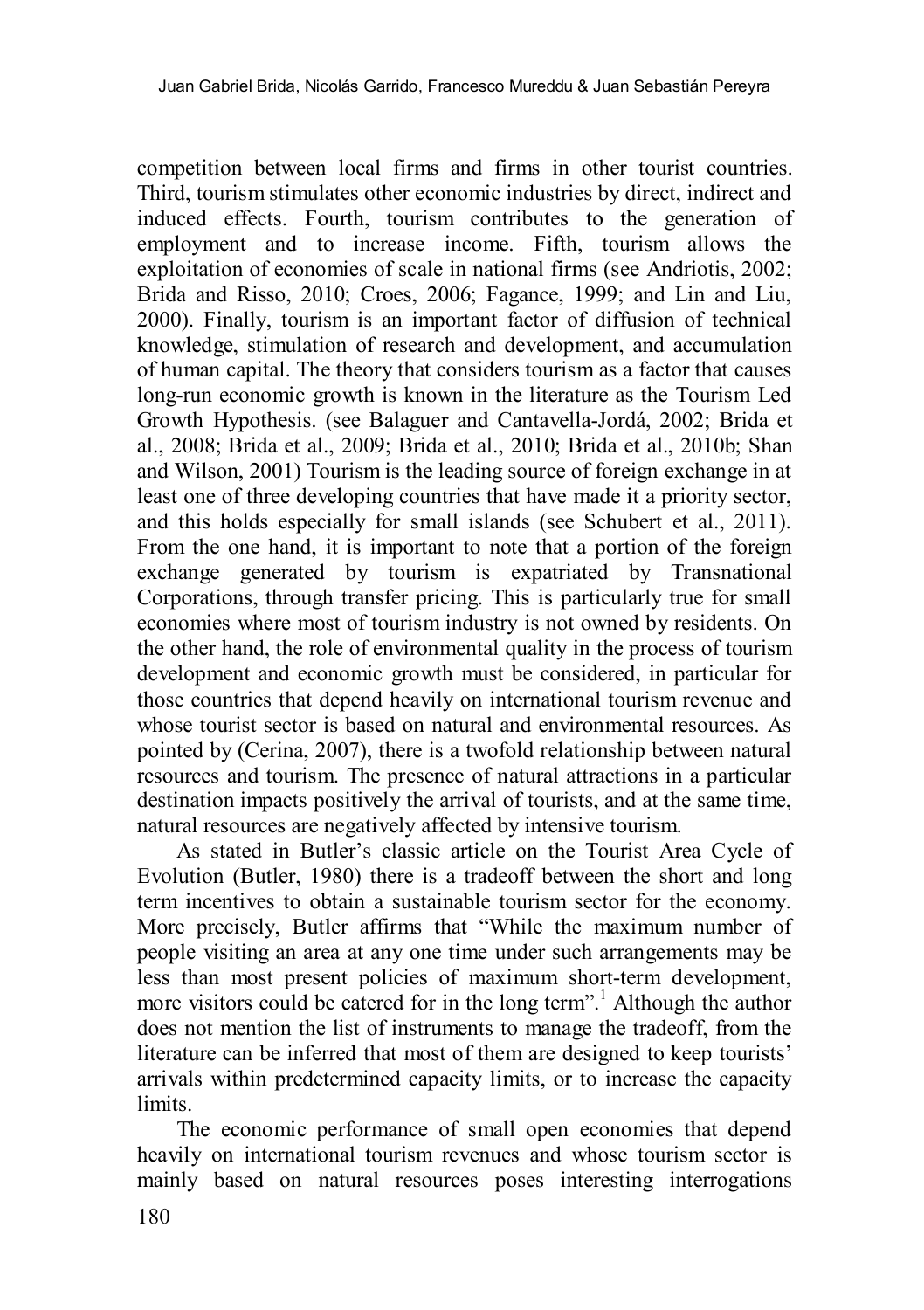regarding the role of environmental assets on the sustainability and effectiveness of their development process. For example, is economic growth of these economies sustainable in the long run? Can the market itself guarantee the development of the tourism sector in such a way that the use of environmental resources is efficient or the intervention of the state is needed in order to regulate the market? In this paper we propose a mechanism based on the employment of a market signal suitable for assessing the short and long term tradeoff offered by the existence of natural resources in a tourism destination. To this end, we develop an intertemporal model for a small open economy in which the destination price index is the tool to obtaining the sustainability of tourist areas. Our dynamic model can be placed within the theoretical literature about the relation between tourism and economic growth, which was originated by the classic articles of (Hazari and Ng, 1993) and (Hazari and Sgro,  $1995$ <sup>2</sup>

Industrial Organization models usually explain the price as a consequence of the interaction between supply and demand, where consumers and firms optimize their respective utility and profit. In this paper, the price is a tool which influences the sustainability of natural resources consumption. The economic analysis concerning the sustainability of the renewable resource in a tourist area has been framed in the literature of sustainable growth with renewable resources and pollution. These models analyze the combination of three main assumptions. First, it is assumed that the number of tourists negatively affects the natural resources though wastes, ecosystem alteration, impacts on wildlife and pollution. Second, it is supposed that the quality of the environment accumulates due to the regenerative capacity of nature. Finally, it is presupposed that the utility of tourists is negatively influenced by prices in the destination. The assumption about how the tourism activity affects natural resources is elaborated through different mechanisms. (Hernández and Leon, 2004) assume a predator-prey scheme between the physical and the natural capital in tourism development. The physical capital (predator) needs the natural capital (prey) to grow through the joint generated rent, but natural capital is degraded by the existence of the former one. On the other hand, (Lozano Ibáñez et al., 2005) assume that natural resources is affected by the number of units of accommodation, i.e. beds, at the destination, and, (León et al., 2007) by the number of tourists. Furthermore, (Cerina, 2007) assumes that tourists' entries generate pollution reducing the stock of environmental quality.

The assumption on the law of accumulation of the natural resources has been dominated by a bounded and concave reproduction function as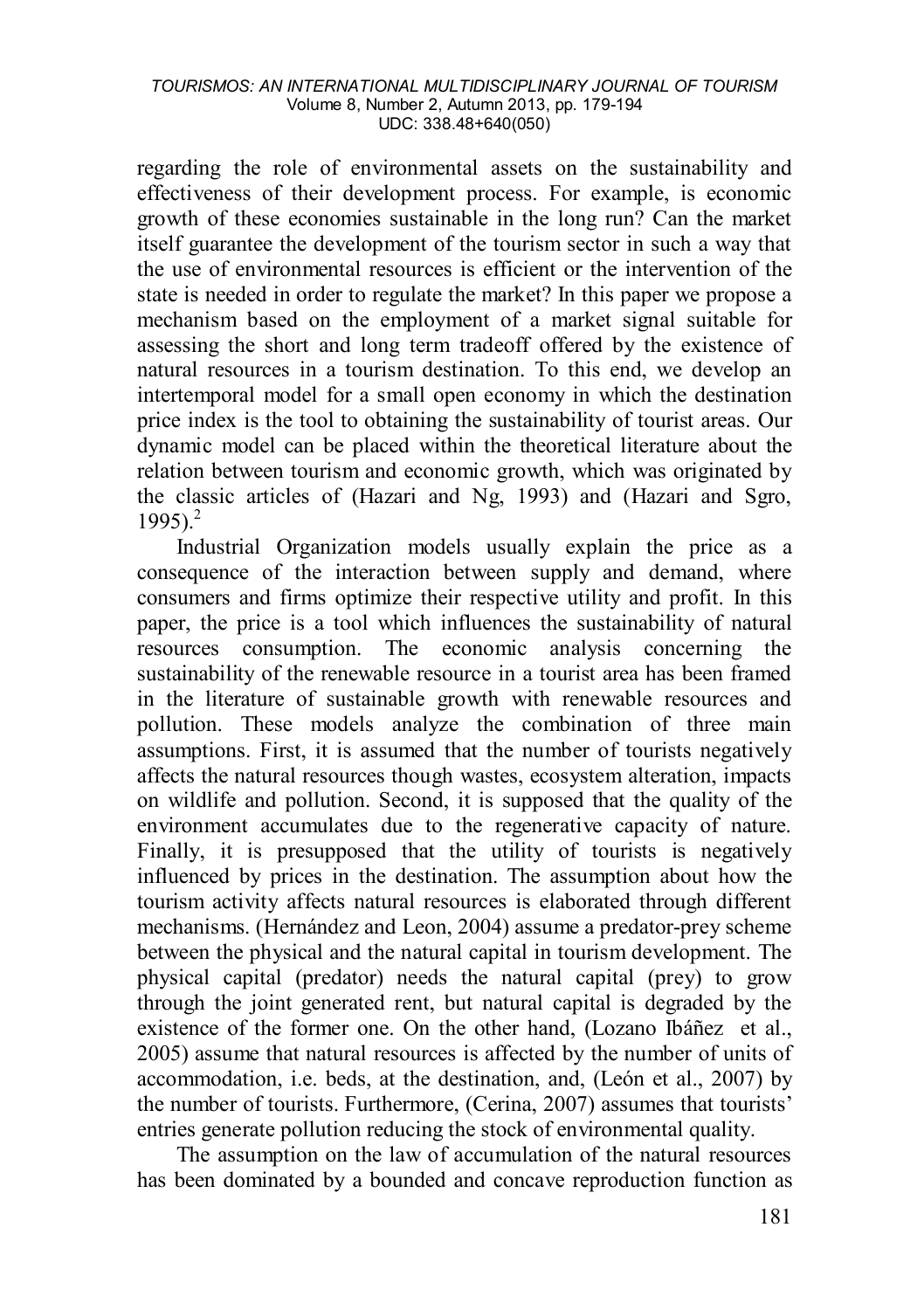in (Wirl, 2003; Ayong Le Kama, 2001; Hernández and Leon, 2004; and Lozano Ibáñez et al., 2005). This class of functions is based on the assumption that an exogenously given rate of regeneration is associated with an ideal quality of the natural resource. The perturbations of the system set in motion a mechanism of natural regeneration proceeding towards the ideal quality. However, (Cerina, 2007) introduces the possibility to undertake measures to reduce the negative impact of the tourism activity. As the abatement is costly, Cerina models the tradeoff between extracting resources from the economy's output and the deterioration of the natural resource. Finally, the behavioral assumption of the models is dominated by the optimization of an intertemporal utility function. The aggregate utility comes from consumption and the level of natural resources as in (Cerina, 2007; León et al., 2007; and Lozano Ibáñez et al., 2005). The intertemporal utility was revised by the Green Gold Rule in (Beltratti et al., 1993), where the households obtain the highest indefinitely maintainable level of instantaneous utility (see also Ayong Le Kama, 2001; and Wirl, 2003).

The theoretical model studied in this note leads to two main results: 1) when the price elasticity of demand is lower than one (inelastic), or equal to infinity (perfectly elastic) the price is not a good instrument to control the deterioration of the natural resources. The optimal solution is to increase the price to infinity, meaning that there would be no tourists and the quality of natural resources would be the highest; 2) on the other hand, when the demand price elasticity is higher than one, there is a tradeoff between the use of natural resources and the development of the tourism destination. This final result encompasses four further conclusions: 1) when the demand price elasticity increases, the proportion of the natural resources employed increases; 2) when the elasticity of demand to quality of the natural resources increases, the proportion of the natural resources employed decreases; 3) when the speed of recovering of the natural resources increases, the proportion of the natural resources employed decreases; 4) when the discount rate increases, the proportion of the natural resources employed increases.

Our conclusions have relevant policy implications. The price of tourism services constitutes a relevant and effective tool in order to control the use of natural resources, whenever the demand price elasticity is higher than one. In particular, the policymaker is able to influence the price of the tourism destination by using of the fiscal leverage so as to decrease the proportion of natural resources employed. The application of these charges produces a change in the general level of price at the tourist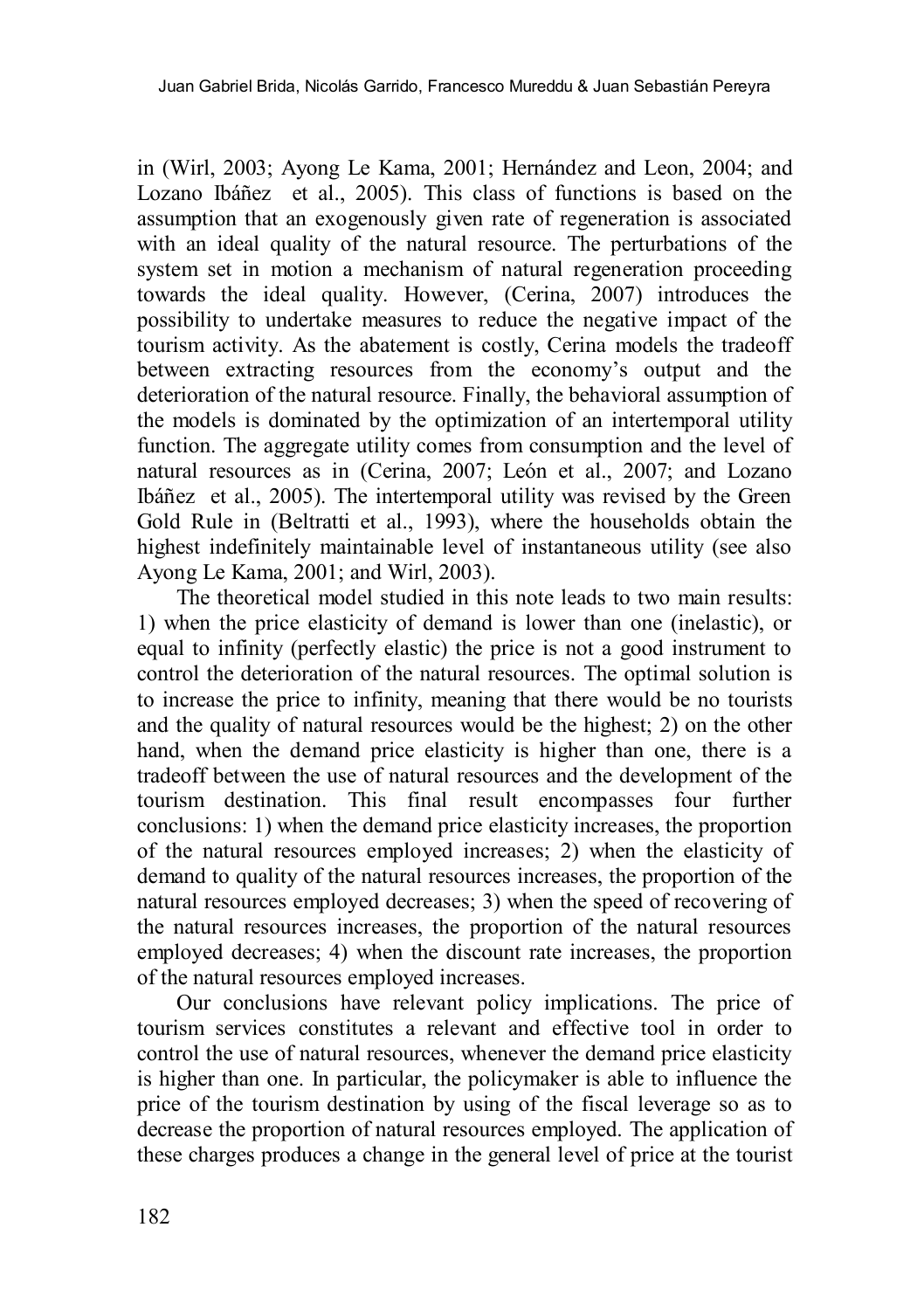destination, which at time, reinforces the use of a price index in the model.

The article is organized in three sections. Section 2 presents the model, in the third section we solve the model and the main results are derived. Final conclusions are included in the last section.

# **THE MODEL**

We study a model of a tourist destination, endowed with an environmental resource which is the main attraction for visitors. According to the existing literature a visitor obtains utility from several sources. For example, from the quality and quantity of: services supplied by privates, public goods provided by local authorities and environmental or cultural and social resources. Since this paper focuses on the interaction between the number of tourists and the stock or quality of environmental, the attention is restricted to the utility obtained from an environmental renewable resource.

We assume that, at any time t, tourists satisfaction are positively influenced by the current stock or quality of environmental resources which is defined by a general index of "environmental quality" denoted by  $E^3$  Prices of the destination are simplified with an index price P.

Total tourist demand is defined by:

$$
D = D(E, P) \tag{1}
$$

As usual, we assume that  $D_F > 0$  and  $D_P < 0$ .

The economy supplies tourism services in an international tourism market where a large number of tourism economies participate. It is important to highlight that although international competition fixes the price for a given quality of services, a country could charge a higher price provided that its services are considered of a higher quality (i.e. characterized by a higher stock of environmental, cultural and social resources) than other countries, without losing all the demand. That is, the international market has a monopolistic competitive structure represented by a continuum of tourism markets differentiated by their quality and the (equilibrium) price paid for tourism services. It is assumed that other markets prices remain fixed.

Each tourist buys one unit of tourism services and there is a fix marginal cost for supplying a unit of tourism services. The tourist area is populated with a constant population of identical infinitely-lived residents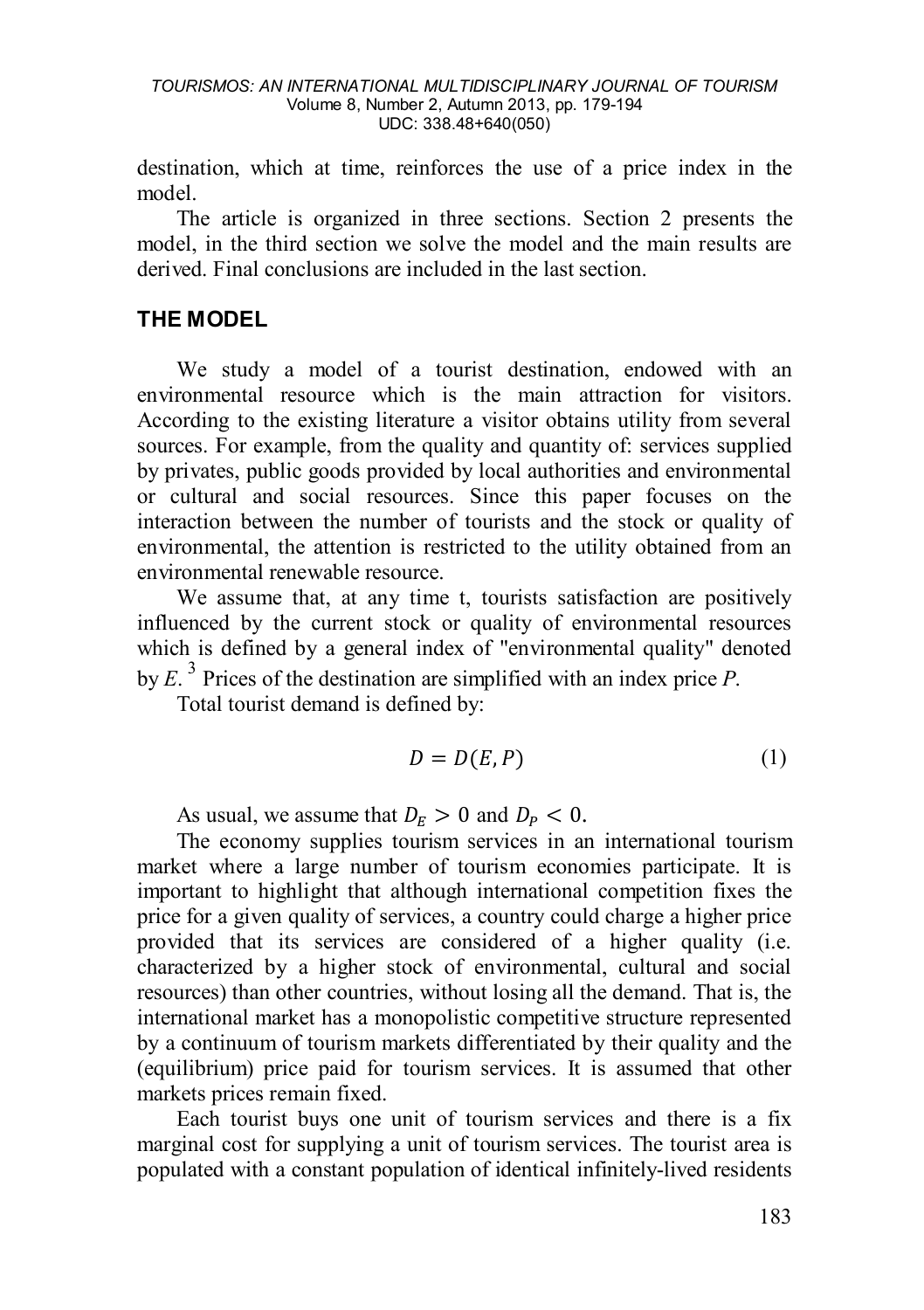whose number is normalized to one. Residents own firms that provide tourism services, so they obtain the profits:

$$
\Pi = PD(E, P) - cD(E, P) \tag{2}
$$

Where *c* is the marginal cost and  $D(E, P)$  is the tourist demand, or the total number of visitors arriving at time *t*, as a function as the environmental quality state *E* and the price *P*.

For the sake of simplicity, it is assumed that the country provides tourism services with labor and natural resources. Thus, residents consume all profits, and then we have:  $C = \Pi$  at any time *t*.

Residents have a lifetime utility given by:

<span id="page-5-0"></span>
$$
U(P) = \int_{t=0}^{\infty} e^{-\rho t} u(\Pi_t) dt
$$
 (3)

where  $\rho > 0$  is the subjective discount rate and u, the instantaneous utility of residents, depends on the profits that they obtain from running their tourist firms.

The environmental resource is the main attraction for tourists and its quality is described by the state variable *E*. The quality of the environment accumulates due to the regenerative capacity of nature that depends on the level of environmental quality. Tourism activity has damaging effects on the environment (Davies and Cahill, 2000), and the intensity of the negative impact is closely related to the number of visitors at the destination.

Thus, it is assumed that the environmental quality evolves over time according to:

<span id="page-5-1"></span>
$$
\dot{E} = \phi(E_s - E) - \beta D(E, P) \tag{4}
$$

The first term in the right side of the differential equation shows that the quality of natural resources moves to a highest natural state  $E_s$  with the speed  $\phi$ , with  $0 < \phi \le 1$ . This term represents the natural rate of recovery of the system due to regeneration. The second term represents the negative visitor impacts on the environmental quality. Because tourists increase wastes, lead to ecosystem alteration, impact on wildlife,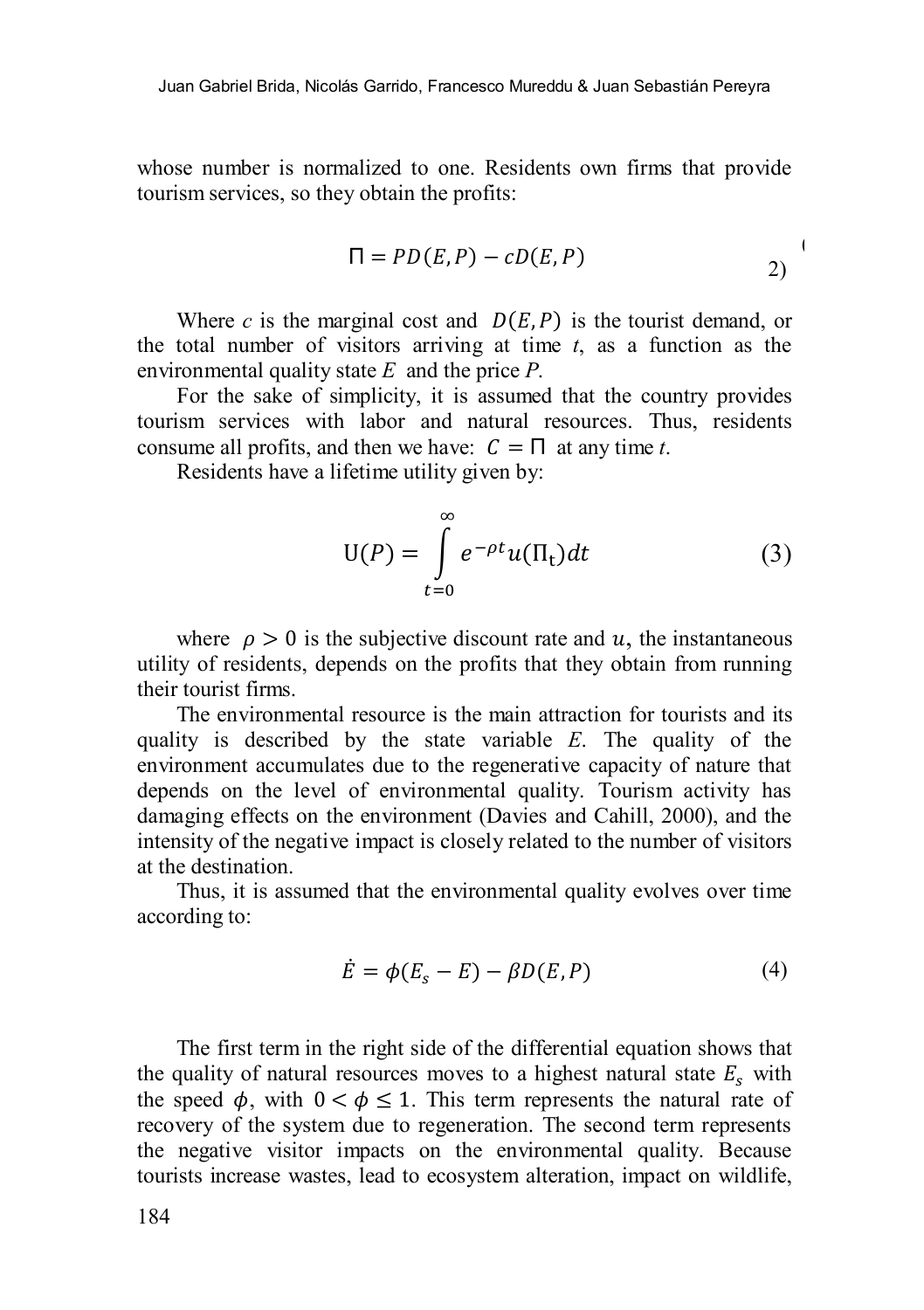it assumed that every tourist generates the level of pollution  $\beta$  with  $\beta$ 0. It is suggested in (Lozano Ibáñez et al., 2005) that different type of visitors produce different impacts. It is assumed here that  $\beta$  captures the average impact of every tourist. Notice that without tourist intervention, i.e. if  $\beta = 0$ , the quality of natural resources will be in its highest natural quality state  $E<sub>s</sub>$ .

### **THE SOCIAL OPTIMUM**

A benevolent social planner chooses the price in each  $t$ ,  $P(t) > 0$ , that maximizes the objective [\(3](#page-5-0)) subject to the equation of the renewable tourist resource[s \(4](#page-5-1)).

Without loss of generality it is assumed that the marginal cost is negligible  $c = 0$ . Moreover, we suppose that the demand function is given by  $D(P, E) = E^{\theta} P^{-\alpha}$ , where  $\theta > 0$  and  $\alpha > 0$  represent tourist demand elasticity respect to the quality and the price, respectively.

Assuming a logarithmic instantaneous utility function, the Hamiltonian of this system is given by:

$$
H = \theta Log E + (1 - \alpha) Log P + \mu (\phi (E_s - E) - \beta E^{\theta} P^{-\alpha})
$$
 (5)

In the Appendix we present the solution of the dynamic optimization problem. It is important to point out that the optimal autonomous system has two different behaviors according to the value of the demand price elasticity. When the price elasticity is inelastic, or perfectly elastic the price is not a good instrument to control the deterioration of the natural resources. The optimal solution is to increase the price to infinity. In this case there would be no tourists and the quality of the natural resources would be the highest  $(E_s)$ .<br>When the demand price elasticity is higher than one (i.e.  $\alpha > 1$ ),

there is a tradeoff between the use of natural resources and the development of the tourism destination.

### **The price in the stationary state**

As it is shown in the Appendix, the stationary price is given by:

$$
P = \left[\frac{E^{-\theta}(\alpha - 1)}{\mu \alpha \beta}\right]^{-1/\alpha} \tag{6}
$$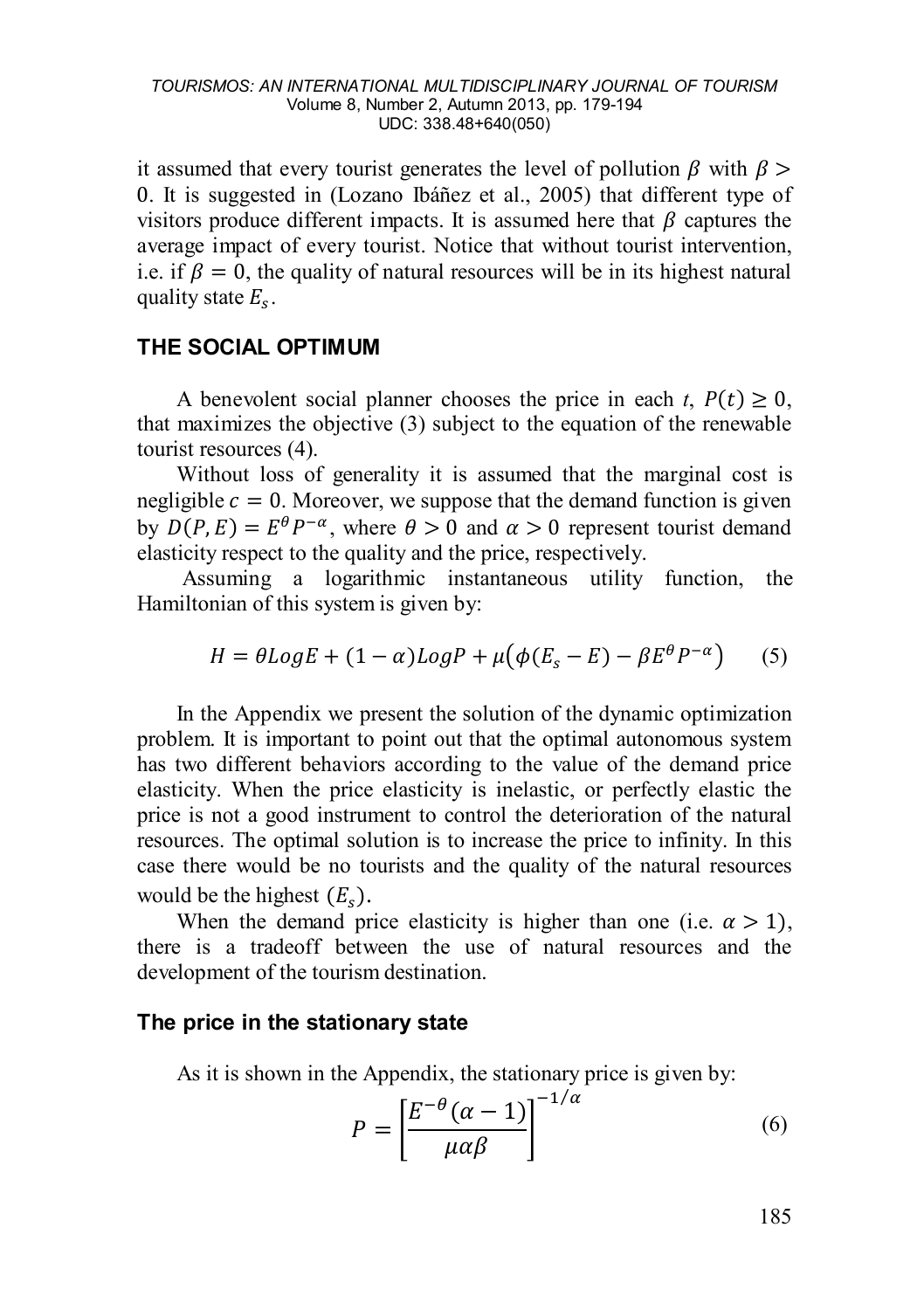Substituting the optimal expenditure  $E^*$  and  $\mu^*$  (see equation (17) in the Appendix) we obtain that the price is given by:

$$
P = \left[\frac{(-1+\alpha)(\rho+\phi)\left[\frac{E_S\theta\phi}{(-1+\alpha)\rho+(-1+\alpha+\theta)\phi}\right]^{1-\theta}}{\beta\theta}\right]^{-1/\alpha}
$$

That can be synthesized as:

$$
P = \left[\frac{\beta \theta}{(\alpha - 1)(\rho + \phi)(E^*)^{1-\theta}}\right]^{1/\alpha} \tag{7}
$$

Which, given the fact that  $D(P, E) = E^{\theta} P^{-\alpha}$ , yields the following demand in equilibrium:

$$
D = E_s \frac{(\alpha - 1)(\rho + \phi)}{(\alpha - 1)(\rho + \phi) + \theta \phi}
$$
 (8)

Note that the demand in the steady state depends on the demand elasticity for natural resources  $\theta$ , the price elasticity of demand  $\alpha$ , the subjective intertemporal substitution  $\rho$ , the speed of recovering of the natural resources  $\phi$  and finally the quality of natural resources.

### **The quality of natural resources**

In stationary state, there is a fraction of the quality of the natural resources that is used by tourists. This proportion  $\Omega$  of natural resources employed is given by:

$$
\Omega = 1 - \frac{E^*}{E_s} = \frac{(\alpha - 1)(\rho + \phi)}{(\alpha - 1)(\rho + \phi) + \theta\phi} \tag{9}
$$

Where  $E^*$  is the quality of the natural resources in the stationary state.

It is interesting to study how the price and the proportion of natural resources change, as the parameters of the model vary. Consider the case when the price elasticity if higher than one. In the first place, when the price elasticity of demand increases, in order to compensate this change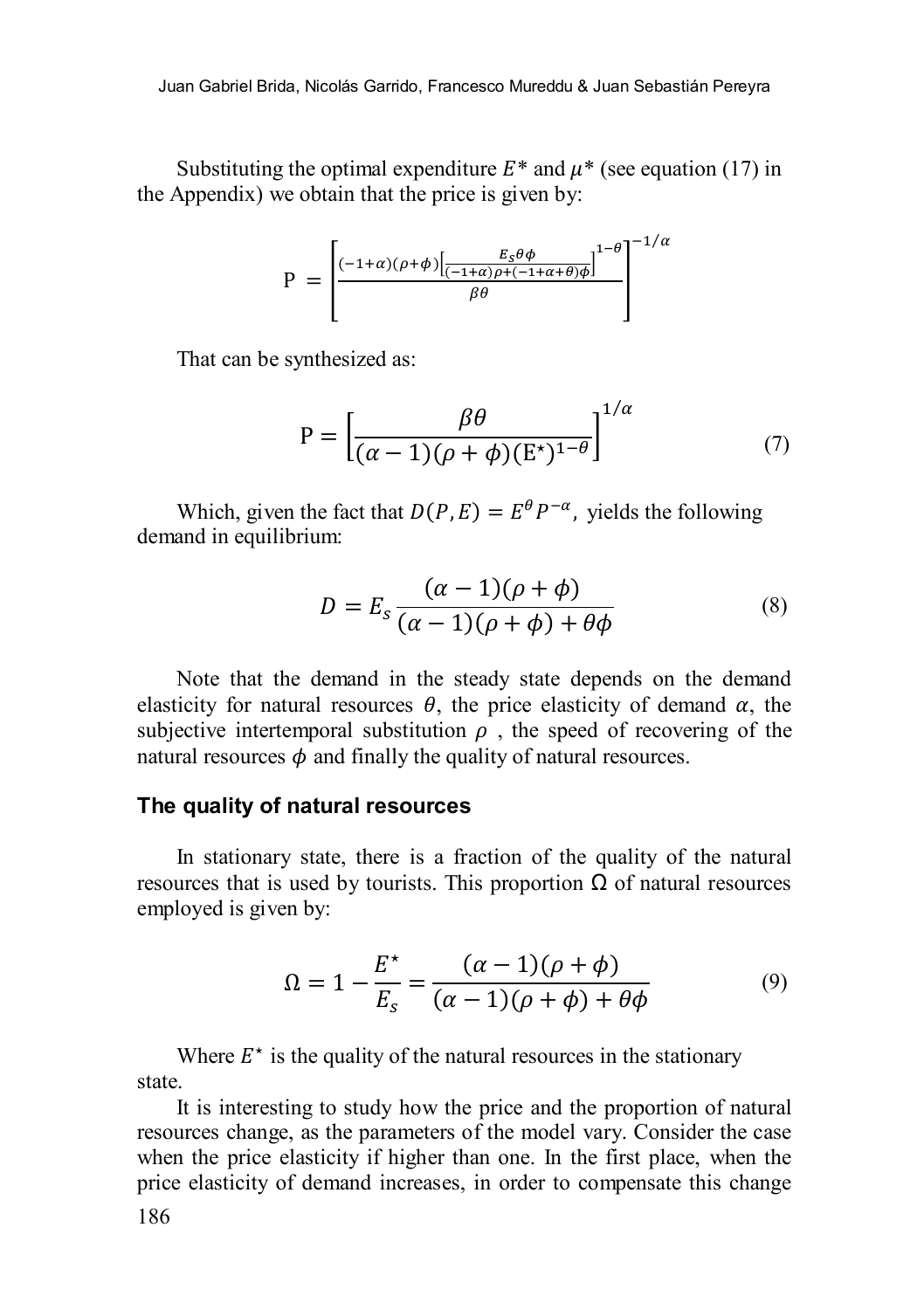the social planner has to decreases the price (see equation 7). Then, tourists' demand increases, and so the use of natural resources. In the second place, an increase of the demand elasticity for natural resources, leads to an increase of tourists' demand which is compensated with a higher price. Thus, a decrease in the use of natural resources is produced. In the third place, if the speed of recovering of natural resources increases, the price also increases (see equation 7) and then, the use of the natural stock decreases. Finally, when local agents valuate more the present period respects to future periods (that is, when  $\rho$  grows), then since the tourists' demand price elasticity is higher than 1, the social planner will decrease the price in order to attract more tourists. This situation produces a higher level of employed natural resources. These results allow us to cast some light on the different ways that the price and tourists' demand are expected to change with the parameters of the model. We summarize this analysis in the following Proposition.

**Proposition 1**: When the price elasticity is higher than one (i.e.  $\alpha > 1$ ), the proportion of natural resources used in steady state changes according to the demand elasticity respect to natural resources  $\theta$ , the price elasticity of demand  $\alpha$ , the subjective intertemporal substitution  $\rho$  and the speed of recovering of the natural resources  $\phi$ , in the following way:

> a) When the price elasticity of demand increases, the proportion of the natural resources employed increases.

> b) When the elasticity of demand to the quality of natural resources increases, the proportion of the natural resources employed decreases.

> c) When the speed of recovering of natural resources increases, the proportion of the natural resources employed decreases.

> d) When the discount rate increases, the proportion of the natural resources employed increases.

Proof: The proof of proposition comes from the signs of the derivatives in each case.

Item a) When  $\alpha$  increases the sign of the change in  $\Omega$  is given by:

$$
\frac{\partial \Omega}{\partial \alpha} = \frac{\theta \phi(\rho + \phi)}{((\alpha - 1)(\rho + \phi) + \theta \phi)^2} > 0
$$
\n(10)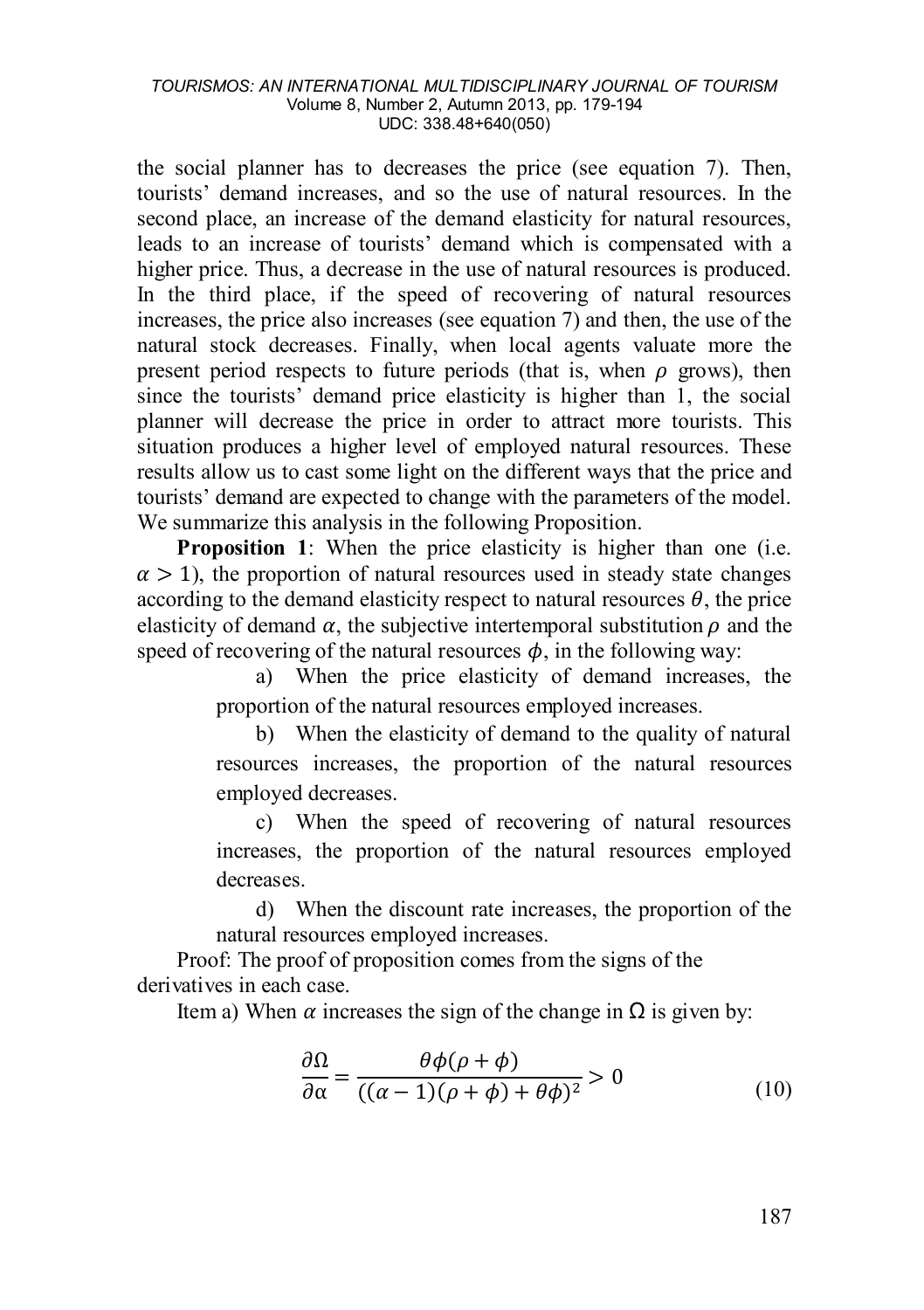The higher is the elasticity of demand to the price  $(\alpha)$ , the larger will be the gap between the maximum optimal environment and the actual one.

Item b) When  $\theta$  increases the sign of the change in  $\Omega$  is given by:

$$
\frac{\partial \Omega}{\partial \theta} = -\frac{(\alpha - 1)\phi(\rho + \phi)}{((\alpha - 1)(\rho + \phi) + \theta \phi)^2} < 0
$$
\n(11)

When the utility that people enjoy from an increase in the environmental quality is elastically related to demand, the index of proportional environmental quality is close to  $E<sub>s</sub>$ . Notice that the price in stationary state will be higher, as the tourists demand more quality and are willing to pay for such an increase in quality. Examples of this situation are exclusive places where people enjoy the quality and they are willing to pay for it.

Item c) When  $\phi$  increases the sign of the change in Ω is given by:

$$
\frac{\partial \Omega}{\partial \phi} = -\frac{(\alpha - 1)\phi\rho}{((\alpha - 1)(\rho + \phi) + \theta\phi)^2} < 0
$$
 (12)

Item d) Finally, when  $\rho$  increases the sign of the change in  $\Omega$  is given by:

$$
\frac{\partial \Omega}{\partial \rho} = \frac{(\alpha - 1)\phi \theta}{((\alpha - 1)(\rho + \phi) + \theta \phi)^2} < 0
$$
\n(13)

The previous proposition shows the expected changes in the proportion of natural resources used by the tourist sector, when the main parameters of our model vary. An interesting application of these results would be to test their predictions with real data about different tourism markets.

### **FINAL REMARKS**

In this paper we developed an intertemporal model in which the price index of a tourist destination is used for assessing the short and long term tradeoff offered by natural resources. In particular, we present a mechanism based on the employment of a market signal suitable for reaching environmental sustainability in the destination.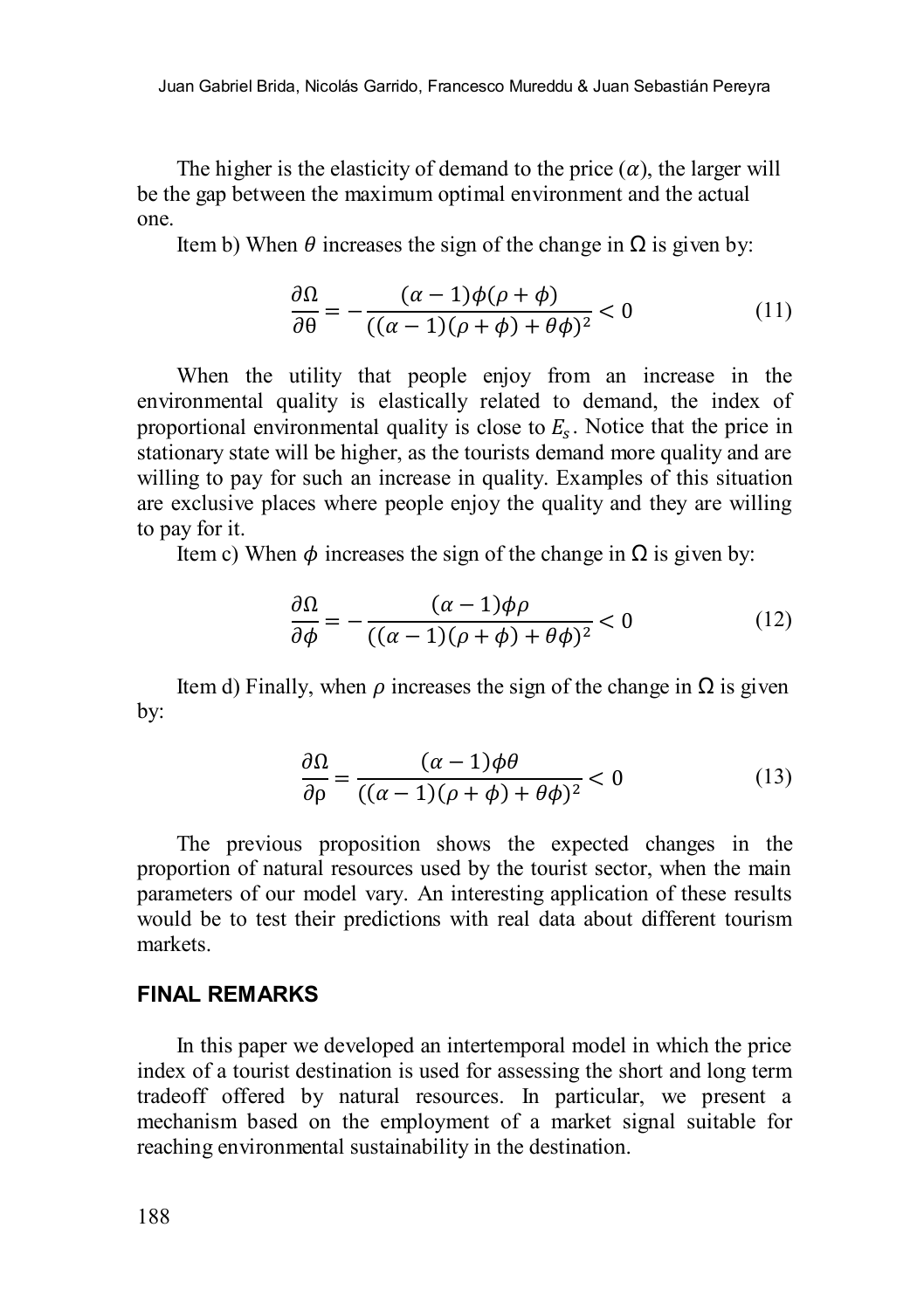Within this framework we show that there is a relationship between the demand price elasticity and the natural resources deployment. More precisely, if it is higher than one, then we have a tradeoff between the use of environmental resources and the development of the tourism industry in the destination. In particular, an increase of either the price elasticity of demand or the discount rate, leads to a growth in the proportion of employed natural resources. Moreover, when there is an increase of the demand elasticity respect to the quality of environmental resources or the speed of recovering of natural resources increases, the proportion of natural resources employed decreases.

It would be interesting to introduce taxes on the price index of the destination. With this tool, the central planner will be able to influence the demand for natural resources in order to decrease the share of natural resources deployed so as to increase long run sustainability.

### **APPENDIX**

The appendix section shows the two analytical developments of the paper.

The benevolent social planner solves the following problem:

$$
\max_{P} U(P) = \int_{t=0}^{t=\infty} e^{\rho t} \log(\Pi) dt
$$

Subject to:

$$
\dot{E} = \phi(E_s - E) - \beta D(E, P)
$$

Where  $\Pi = PD(E, P)$  and  $D(E, P) = E^{\theta} P^{-\alpha}$ . Thus, the Hamiltonian of the problem is:

$$
H = \theta Log E + (1 - \alpha) Log P + \mu (\phi (E_s - E) - \beta E^{\theta} P^{\alpha})
$$

And the first order conditions are:

$$
\frac{\partial H}{\partial P} = \frac{1 - \alpha}{P} + E^{\theta} P^{-1 - \alpha} \alpha \beta \mu = 0
$$
 (14)

<span id="page-10-0"></span>189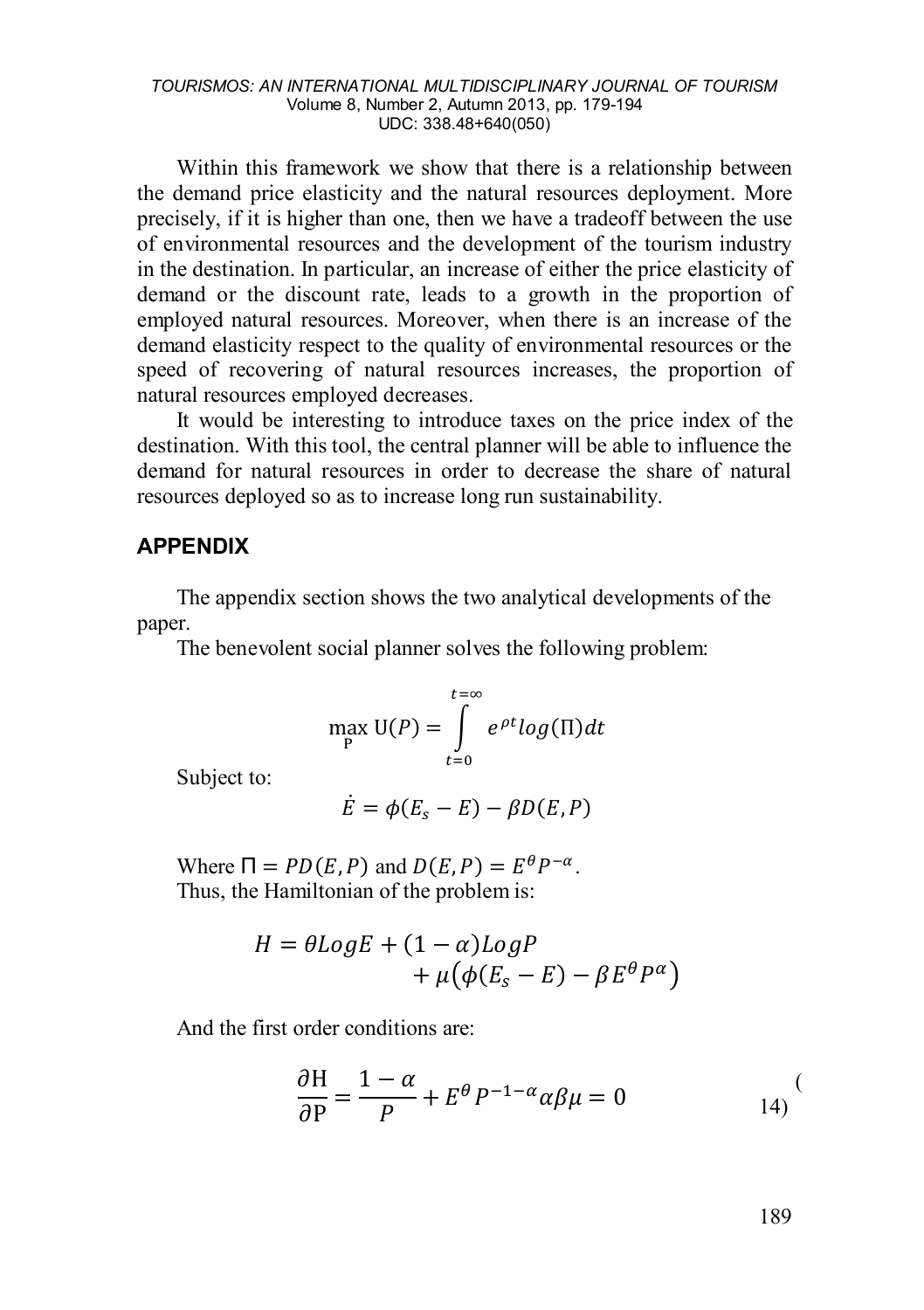$$
\frac{\partial \mu}{\partial t} = \rho \mu - \frac{\partial H}{\partial E} = -\frac{\theta}{E} + \mu \rho - \mu (-E^{-1+\theta} P^{-\alpha} \beta \theta \tag{15}
$$

$$
\frac{\partial H}{\partial \mu} = \frac{\partial E}{\partial t} = (E_s - E)\phi - \beta E^{\theta} P^{-\alpha} \tag{16}
$$

Usin[g \(1](#page-10-0)4), P can be expressed as:

$$
P = \left[\frac{E^{-\theta}(\alpha - 1)}{\alpha \beta \mu}\right]^{-1/\alpha}
$$

After some computations, the following dynamical system is obtained:

$$
\dot{\mu} = \mu(\rho + \phi) - \frac{\theta}{E\alpha} \tag{17}
$$

$$
\dot{\mathbf{E}} = \phi(E_s - E) + \frac{1 - \alpha}{\mu \alpha} \tag{18}
$$

<span id="page-11-0"></span>The system has three different regimes according to the price elasticity of demand  $\alpha$ . The qualitative behavior of the system is presented for the cases of inelastic and elastic demand, i.e.  $\alpha < 1$  and  $\alpha > 1$ , in Figure [1.](#page-11-0)

When the demand is perfectly elastic, i.e.  $\alpha = 1$ , the qualitative behavior is similar to the case of inelastic demand  $\alpha < 1$ , although the coupling between the two state variable bears a cleavage (See Section 3 for the case  $\alpha = 1$ ).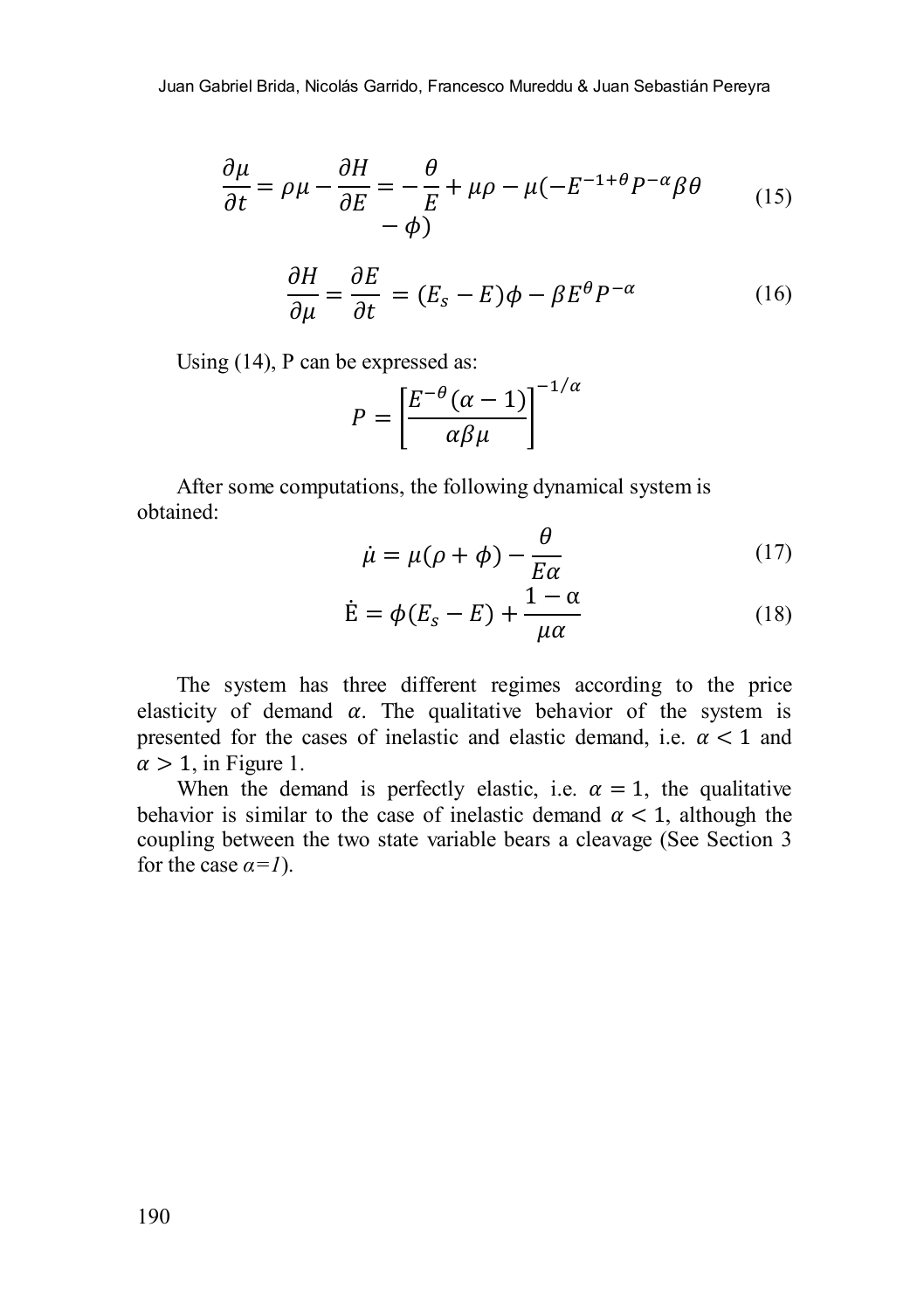



The steady state of this system is:

$$
\mu^* = \frac{(\alpha - 1)(\rho + \phi) + \theta \phi}{E_s \alpha \phi(\rho + \phi)}
$$
  
\n
$$
E^* = \frac{E_s \theta \phi}{(\alpha - 1)(\rho + \phi) + \theta \phi}
$$
 (19)

The local stability of the system it is analyzed from the Jacobian:

$$
J = \begin{bmatrix} \frac{\partial \dot{\mu}}{\partial \mu} & \frac{\partial \dot{\mu}}{\partial E} \\ \frac{\partial \dot{E}}{\partial \mu} & \frac{\partial \dot{E}}{\partial E} \end{bmatrix} = \tag{20}
$$

$$
\begin{bmatrix}\n\rho + \phi & \frac{((-1+\alpha)\rho + (-1+\alpha+\theta)\phi)^2}{E_s^2 \alpha \theta \phi^2} \\
\frac{E_s^2(1-\alpha)\alpha \phi^2 (\rho + \phi)^2}{((-1+\alpha)\rho + (-1+\alpha+\theta)\phi)^2} & -\phi\n\end{bmatrix}
$$

Where the determinant is:

$$
|J| = \frac{(\rho + \phi)^2 (1 - \alpha) + (\rho + \phi)\theta\phi}{\theta}
$$
 (21)

191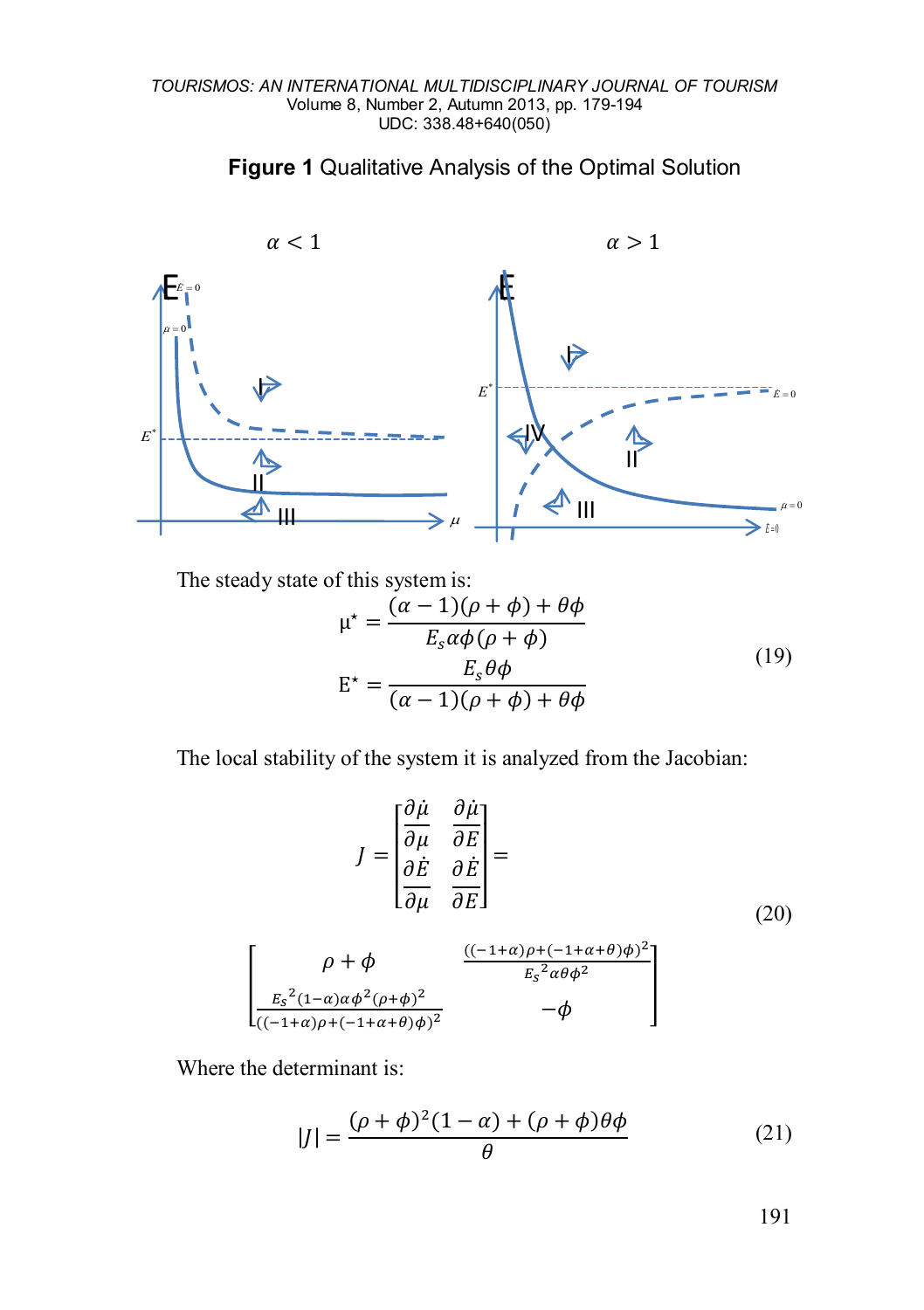And the trace of the Jacobian is  $\rho$ .

# **ENDNOTES**

- 1. Butler (1980), page 12.
- 2. See also (Brida and Pereyra, 2009) and (Accinelli et al. 2007).
- 3. All variables in our model are defined at each time *t*. However, in order to make the notation lighter, we will not use the subscript *t*.

# **ACKNOWLEDGEMENTS**

Our research was supported by the Autonomous Province of Bolzano, project "Le attrazioni culturali e naturali come motore dello sviluppo turistico. Un'analisi del loro impatto economico, sociale e culturale", Research Funds 2009 and the Observatorio de Turismo Regional de Antofagasta (OTRA).

### **REFERENCES**

- Accinelli, E., Brida, J.G., Carrera, E. & Pereyra, J.S. (2007). The effects on environmental investment of changes in tourism demand. *TOURISMOS: An International Multidisciplinary Journal of Tourism*, Vol. 2, No.2, pp.129-140.
- Andriotis, K. (2002). Scale of hospitality firms and local economic development evidence from Crete. *Tourism Management,* Vol. 23, No.4, pp.333-341.
- Ayong Le Kama, A.D. (2001). Sustainable growth, renewable resources and pollution. *Journal of Economic Dynamic & Control,* Vol. 25, pp.1191- 1918.
- Balaguer, J. & Cantavella-Jordà, M. (2002) Tourism as a long-run economic growth factor: the Spanish case. *Applied Economics,* Vol. 34, pp.877-884.
- Beltratti A., Chichilnisky, G. & Geoffrey, H. (1993).Sustainable Growth and the Green Golden Rule. *NBER Working Papers* 4430, National Bureau of Economic Research, Inc.
- Brida, J.G., Carrera, E. & Risso, W.A. (2008). A Long-Run Equilibrium Demand Function: The Mexican Tourism. *TOURISMOS: an International Multidisciplinary Journal of Tourism,* Vol. 3, No.1, pp.66-82.
- Brida, J.G., Lanzilotta, B., Lionetti, S. & Risso, W.A. (2010). The tourism-ledgrowth hypothesis for Uruguay. *Tourism Economics* Vol. 16, No.3, pp.765-771.
- Brida, J.G. & Pereyra, J.S. (2009). Tourism taxation and environmental quality: a model with vertical differentiation of the accommodation industry.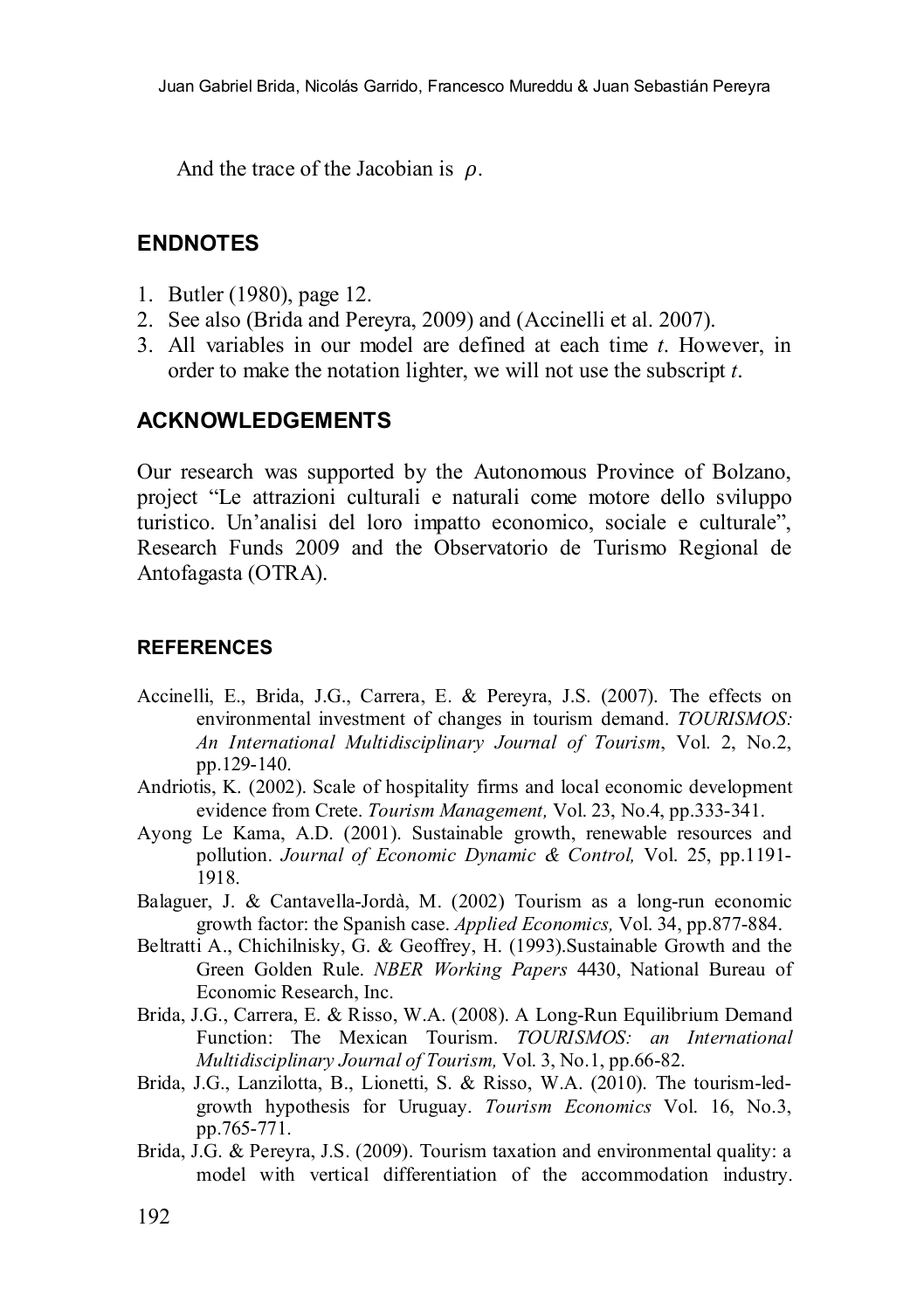*TOURISMOS: an International Multidisciplinary Journal of Tourism,* Vol. 4, No.1, pp.45-62.

- Brida, J.G., Risso, W.A., Such, M.J., Pereyra, J.S. & Zapata Aguirre, S. (2009). The tourism-led growth hypothesis: empirical evidence from Colombia. *TOURISMOS: An International Multidisciplinary Journal of Tourism*, Vol. 4, No.2, pp.13-27.
- Brida, J.G. & Risso, W.A. (2010). Tourism as a determinant of long run economic growth. *Journal of Policy Research in Tourism, Leisure and Events,* Vol. 2, No.1, pp.14-28.
- Brida, J.G., Risso, W.A. & Barquet, A. (2010b). Causality between economic growth and tourism expansion: empirical evidence from Trentino-Alto Adige. *TOURISMOS: An International Multidisciplinary Journal of Tourism,* Vol. 5, No.2, pp.87-98.
- Butler, R. (1980). The Concept of a Tourist Area Cycle of Evolution: Implications for Management of Resources. *The Canadian Geographer* Vol. 24, No.1, pp.5-12.
- Cerina, F. (2007). Tourism specialization and environmental sustainability in a dynamic economy. *Tourism Economics,* Vol. 13, No.4, pp.553-582.
- Croes, R.R. (2006). A Paradigm Shift to a New Strategy for Small Island Economies: Embracing Demand Side Economics for Value Enhancement and Long Term Economic Stability. *Tourism Management,* Vol. 27, pp.453-465.
- Davies, T. & Cahill, S. (2000). Environmental Implications of the Tourism Industry. *Resource for the Future*. Washington, USA.
- Fagance, M. (1999). Tourism as a feasible option for sustainable development in small island developing states (SIDS): Nauru as a case study. *Pacific Tourism Review,* Vol. 3, pp.133-142.
- Hazari, B.R. & Sgro, P.M. (1995). Tourism and Growth in a Dynamic Model of Trade. *Journal of International Trade and Economic Development*, Vol. 4, pp.243-252.
- Hazari, B.R. and Ng, A. (1993). An analysis of tourists' consumption of nontraded goods and services on the welfare of the domestic consumers. *International Review of Economics and Finance,* Vol. 2, pp.3-58
- Hernández, J. & Leon, C. (2004). Sustainable Environmental Degradation in Ecotourism Development. *University of Las Palmas de Gran Canaria*. Las Palmas.
- León, C., Hernández, J. & González, M. (2007). Economic welfare, the environment and the tourist product life cycle. *Tourism Economics* Vol. 13, No.4, pp.583-602.
- Lin, B.H. & Liu, H.H. (2000). A study of economies of scale and economies of scope in Taiwan international tourist hotels. *Asia Pacific Journal of Tourism Research,* Vol. 5,pp.21-28.
- Lozano Ibáñez, J., Gomez, C. & J. Rey-Maquieira (2005). An Analysis of the Evolution of Tourism Destinations from the Point of View of the Economic Growth Theory. *FEEM Working Paper* No. 146.05.